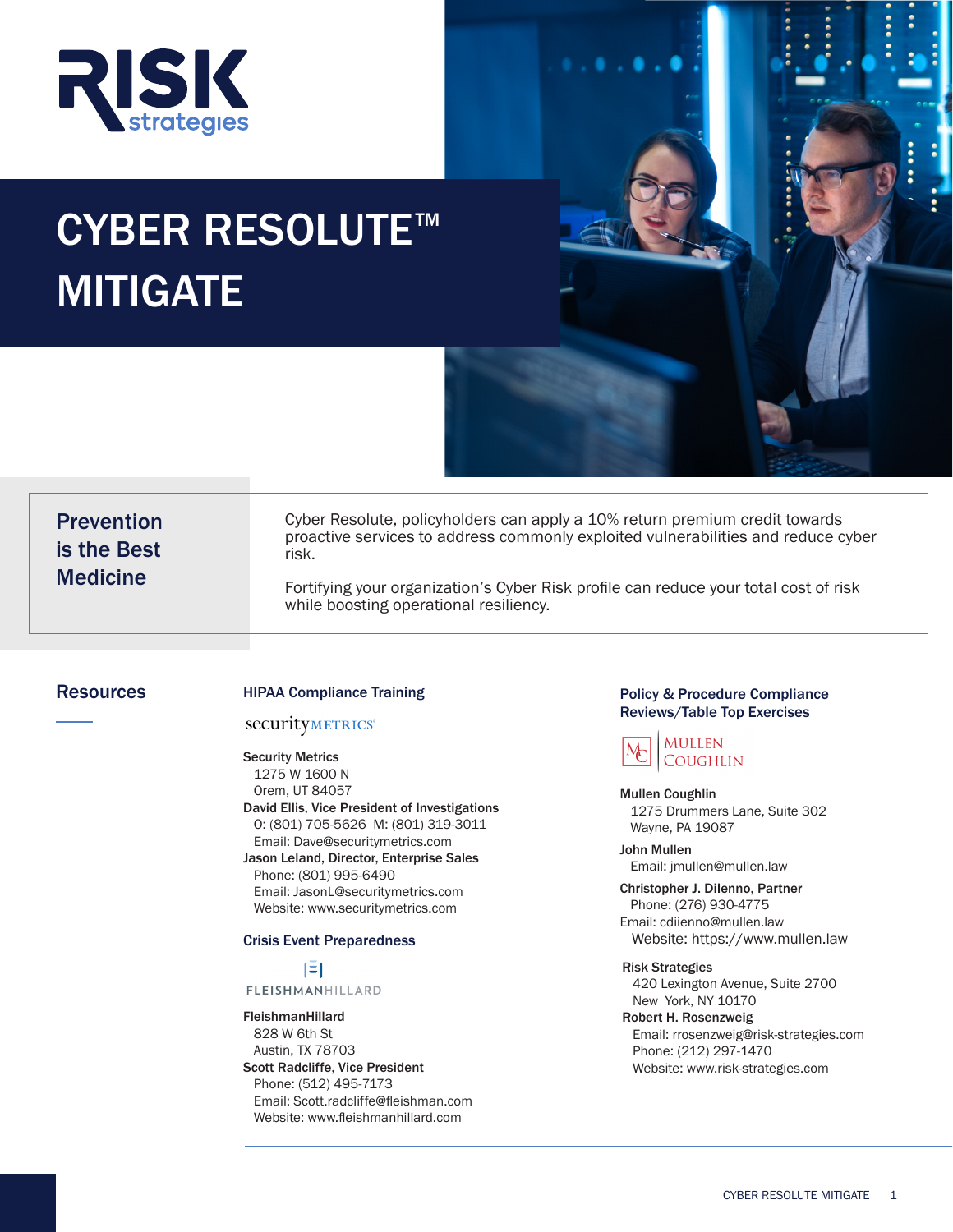

**Resources The Incident Response Planning Incident Response Planning** Network Security Services - Vulnerability Scans, Penetration Testing, Audits & Assessments

## **GRYPSIS**

Crypsis 1410 Springhill Road McLean, VA 22102 Brendan Rooney, Senior Director M: (703) 541-9781 Brendan.rooney@crypsisgroup.com Website: www.crypsisgroup.com

### ankura (1)

#### Ankura

 50 South 16th Street Philadelphia, PA 19102 Robert Olsen, Senior Managing Director M: 410.340.3560 robert.olsen@ankura.com Incident Response Email: incident@navigant.com Website: https://ankura.com/suite/expertise/cybersecurity/

# KIVU

#### KIVU

 44 Montgomery St. Suite 700 San Francisco, CA 94014 Shawn Melito, Management Analyst Phone: (814) 207-4007 Kivu Data Breach Hotline: (855) 548-8767 Email: smelito@kivuconsulting.com Email: incidentresponse@kivuconsulting.com Website: www.kivuconsulting.com/services/forensics



All Clear ID 816 Congress Avenue, Suite 1800 Austin, TX 78701 Allen Burzen, Director of Sales and Partner Development O: (512) 897-8208 M: (512) 897-8208 Email: Allen.Burzen@allclearid.com Website: www.allclearid.com/business Incident Response Team: Email: responseteam@allclearid.com Hotline: 1(877) 441-3009 Website: www.allclearid.com/business

# **Pexperian**

Experian 535 Anton Blvd, Suite 100 Costa Mesa, CA 92626 Ozzie Fonseca, Senior Director, Data Breach Resolution Phone: (949) 567-3851 Hotline: Databreachinfo@experian.com Email: Ozzie.Fonseca@experian.com Website: www.experian.com/data-breach/ data-breach-resources.html

### NetDiligence<sup>®</sup>

#### NetDiligence

 PO Box 204 | Gladwyne, PA 19035 Mark Greisinger, President Phone: (610) 525-6383 Email: Mark.Greisinger@NetDiligence.com Website: www.netdiligence.com